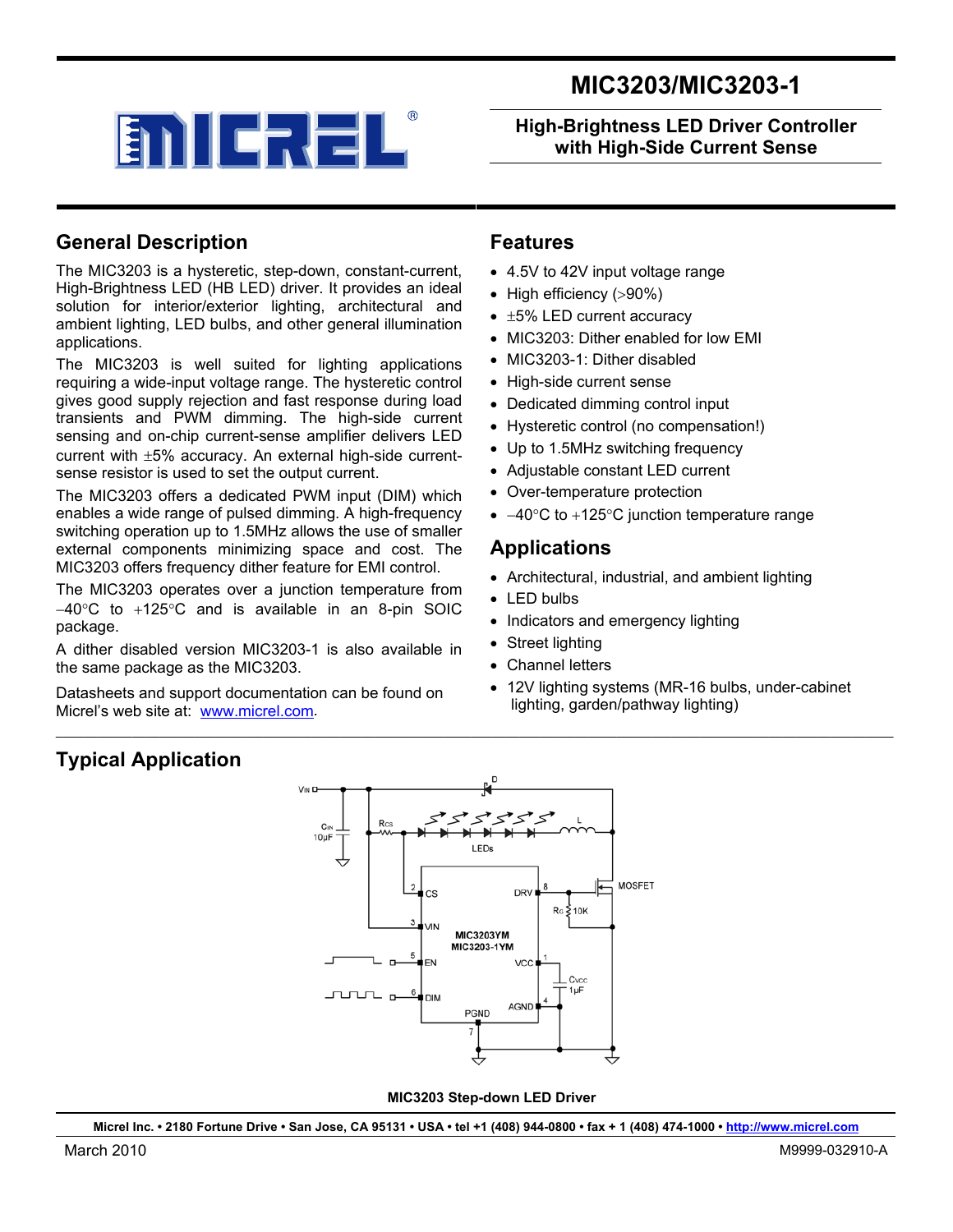# **Ordering Information (1)**

| <b>Part Number</b> | Marking     | <b>Junction Temperature Range</b>   | Package    | <b>PWM</b> |
|--------------------|-------------|-------------------------------------|------------|------------|
| MIC3203YM          | MIC3203YM   | $-40^{\circ}$ C to $+125^{\circ}$ C | 8-Pin SOIC | Dither     |
| MIC3203-1YM        | MIC3203-1YM | $-40^{\circ}$ C to $+125^{\circ}$ C | 8-Pin SOIC | Non-Dither |

#### **Note:**

1. YM<sup>®</sup> is a GREEN RoHS compliant package. Lead finish is NiPdAu. Mold compound is Halogen Free.

# **Pin Configuration**



#### **8-Pin SOIC MIC3203/MIC3203-1**

# **Pin Description**

| <b>Pin Number</b> | <b>Pin Name</b> | <b>Pin Function</b>                                                                                                                                                                                                                                                                                                                                                                                                                                                                                                                           |
|-------------------|-----------------|-----------------------------------------------------------------------------------------------------------------------------------------------------------------------------------------------------------------------------------------------------------------------------------------------------------------------------------------------------------------------------------------------------------------------------------------------------------------------------------------------------------------------------------------------|
|                   | <b>VCC</b>      | Voltage Regulator Output. The $V_{\text{CC}}$ pin supplies the power to the internal circuitry. The VCC in the output<br>of a linear regulator which is powered from VIN. A 1µF ceramic capacitor is recommended for bypassing<br>and should be placed as close as possible to the VCC and AGND pins. Do not connect to an external<br>load.                                                                                                                                                                                                  |
| 2                 | <b>CS</b>       | Current-Sense Input. The CS pin provides the high-side current sense to set the LED current with an<br>external sense resistor.                                                                                                                                                                                                                                                                                                                                                                                                               |
| 3                 | <b>VIN</b>      | Input Power Supply. VIN is the input supply pin to the internal circuitry and the positive input to the<br>current sense comparator. Due to the high frequency switching noise, a 10µF ceramic capacitor is<br>recommended to be placed as close as possible to VIN and the power ground (PGND) pin for<br>bypassing. Please refer to layout recommendations.                                                                                                                                                                                 |
| 4                 | <b>AGND</b>     | Ground pin for analog circuitry. Internal signal ground for all low power sections.                                                                                                                                                                                                                                                                                                                                                                                                                                                           |
| 5                 | EN              | Enable Input. The EN pin provides a logic level control of the output and the voltage has to be 2.0V or<br>higher to enable the current regulator. The output stage is gated by the DIM pin. When the EN pin is<br>pulled low, the regulator goes to off state and the supply current of the device is greatly reduced (below<br>1µA). In the off state, during this period the output drive is placed in a "tri-stated" condition, where<br>MOSFET is in an "off" or non-conducting state. Do not drive the EN pin above the supply voltage. |
| 6                 | <b>DIM</b>      | PWM Dimming Input. The DIM pin provides the control for brightness of the LED. A PWM input can be<br>used to control the brightness of LED. DIM high enables the output and its voltage has to be at least<br>2.0V or higher. DIM low disables the output, regardless of EN "high" state.                                                                                                                                                                                                                                                     |
| 7                 | <b>PGND</b>     | Power Ground Pin for Power FET. Power Ground (PGND) is for the high-current switching with<br>hysteretic mode. The current loop for the power ground should be as small as possible and separate<br>from the Analog ground (AGND) loop. Refer to the layout considerations for more details.                                                                                                                                                                                                                                                  |
| 8                 | <b>DRV</b>      | Gate-Drive Output. Connect to the gate of an external N-channel MOSFET. The drain of the external<br>MOSFET connects directly to the inductor and provides the switching current necessary to operate in<br>hysteretic mode. Due to the high frequency switching and high voltage associated with this pin, the<br>switch node should be routed away from sensitive nodes.                                                                                                                                                                    |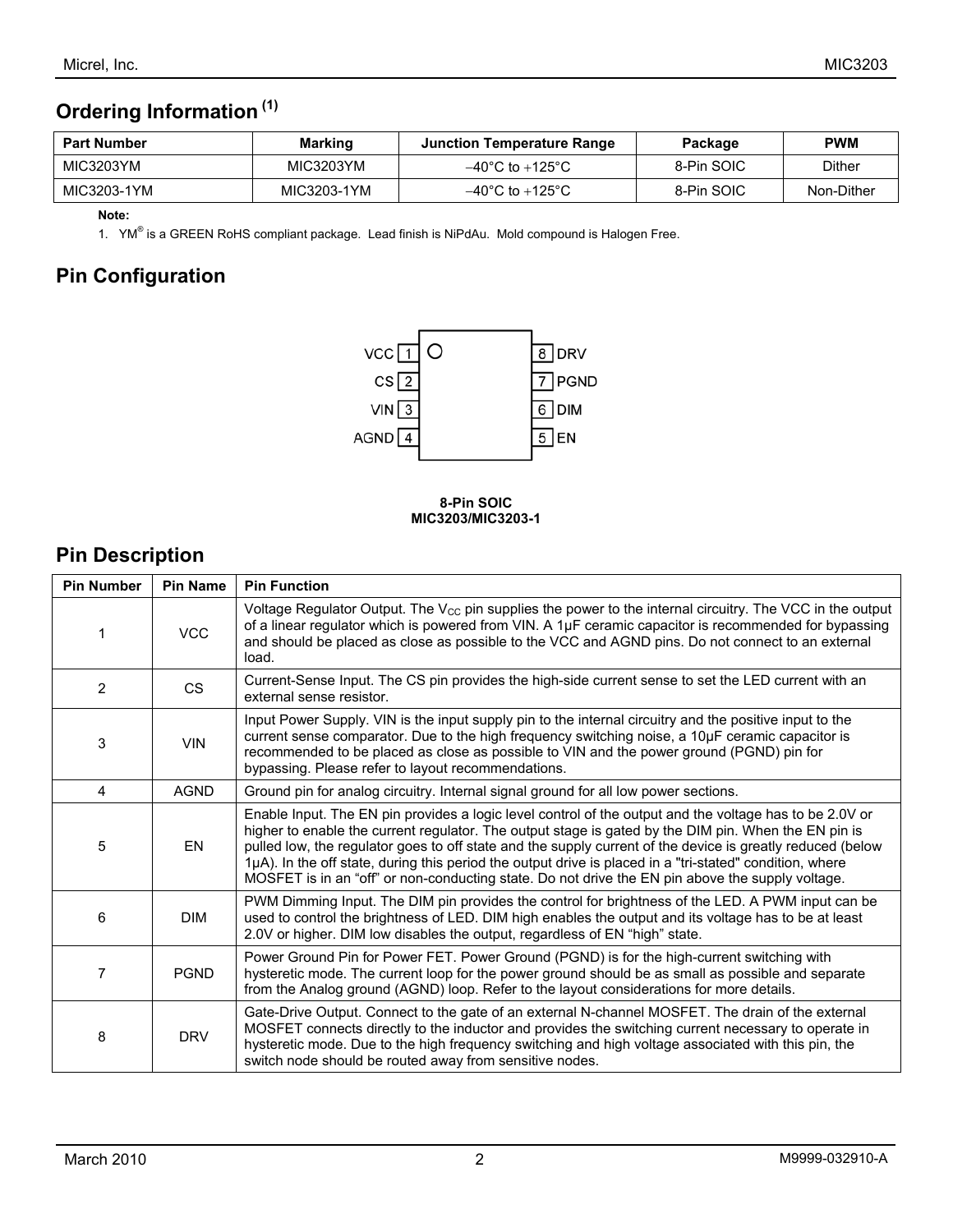# **Absolute Maximum Ratings (1)**

| Lead Temperature (Soldering, 10sec)  260°C |  |
|--------------------------------------------|--|
| ESD Ratings <sup>(3)</sup>                 |  |
|                                            |  |
|                                            |  |

# **Operating Ratings (2)**

| <b>Junction Thermal Resistance</b> |  |
|------------------------------------|--|
|                                    |  |
|                                    |  |

# **Electrical Characteristics (4)**

V<sub>IN</sub> = V<sub>EN</sub> = V<sub>DIM</sub> = 12V; C<sub>VCC</sub> = 1.0µF; T<sub>J</sub> = 25°C, **bold** values indicate −40°C ≤ T<sub>J</sub> ≤ +125°C; unless noted.

| Symbol                    | <b>Parameter</b>                                          | <b>Condition</b>                                | Min.  | Typ.         | Max.  | <b>Units</b> |
|---------------------------|-----------------------------------------------------------|-------------------------------------------------|-------|--------------|-------|--------------|
|                           | <b>Input Supply</b>                                       |                                                 |       |              |       |              |
| $V_{IN}$                  | Input Voltage Range (V <sub>IN</sub> )                    |                                                 | 4.5   |              | 42    | V            |
| $\mathsf{I}_\mathsf{S}$   | <b>Supply Current</b>                                     | $DRV = open$                                    |       | $\mathbf{1}$ | 3     | mA           |
| <sub>sp</sub>             | <b>Shutdown Current</b>                                   | $V_{EN} = 0V$                                   |       |              | 1     | μA           |
| <b>UVLO</b>               | V <sub>IN</sub> UVLO Threshold                            | $V_{IN}$ rinsing                                | 3.2   | 4            | 4.5   | $\vee$       |
| <b>UVLO<sub>HYS</sub></b> | V <sub>IN</sub> UVLO Hysteresis                           |                                                 |       | 500          |       | mV           |
| <b>VCC Supply</b>         |                                                           |                                                 |       |              |       |              |
| <b>VCC</b>                | V <sub>CC</sub> Output Voltage                            | $V_{IN}$ = 12V, $I_{CC}$ = 10mA                 | 4.5   | 5            | 5.5   | $\vee$       |
| <b>Current Limit</b>      |                                                           |                                                 |       |              |       |              |
| $V_{CS(MAX)}$             | Current Sense Upper Threshold                             | $V_{CS(MAX)} = V_{IN} - V_{CS}$                 | 201.4 | 212          | 222.6 | mV           |
|                           |                                                           |                                                 | 199   | 212          | 225   | mV           |
|                           | Sense Voltage Threshold Low                               | $V_{CS(MIN)} = V_{IN} - V_{CS}$                 | 168   | 177          | 186   | mV           |
| $V_{CS(MIN)}$             |                                                           |                                                 | 165   | 177          | 189   | mV           |
| <b>VCSHYS</b>             | V <sub>CS</sub> Hysteresis                                |                                                 |       | 35           |       | mV           |
|                           | Current Sense Response Time                               | $V_{CS}$ Rising                                 |       | 50           |       | ns           |
|                           |                                                           | V <sub>CS</sub> Falling                         |       | 70           |       | ns           |
|                           | CS Input Current                                          | $V_{\text{IN}} - V_{\text{CS}} = 220 \text{mV}$ |       | 0.5          | 10    | μA           |
| <b>Frequency</b>          |                                                           |                                                 |       |              |       |              |
| $F_{MAX}$                 | <b>Switching Frequency</b>                                |                                                 |       |              | 1.5   | <b>MHz</b>   |
| Dithering (MIC3203)       |                                                           |                                                 |       |              |       |              |
| $V_{\text{DITH}}$         | V <sub>CS</sub> Hysteresis Dithering Range <sup>(5)</sup> |                                                 |       | ±6           |       | mV           |
| FDITHER                   | Frequency Dithering Range <sup>(5)</sup>                  | % of Switching Frequency                        |       | ±12          |       | %            |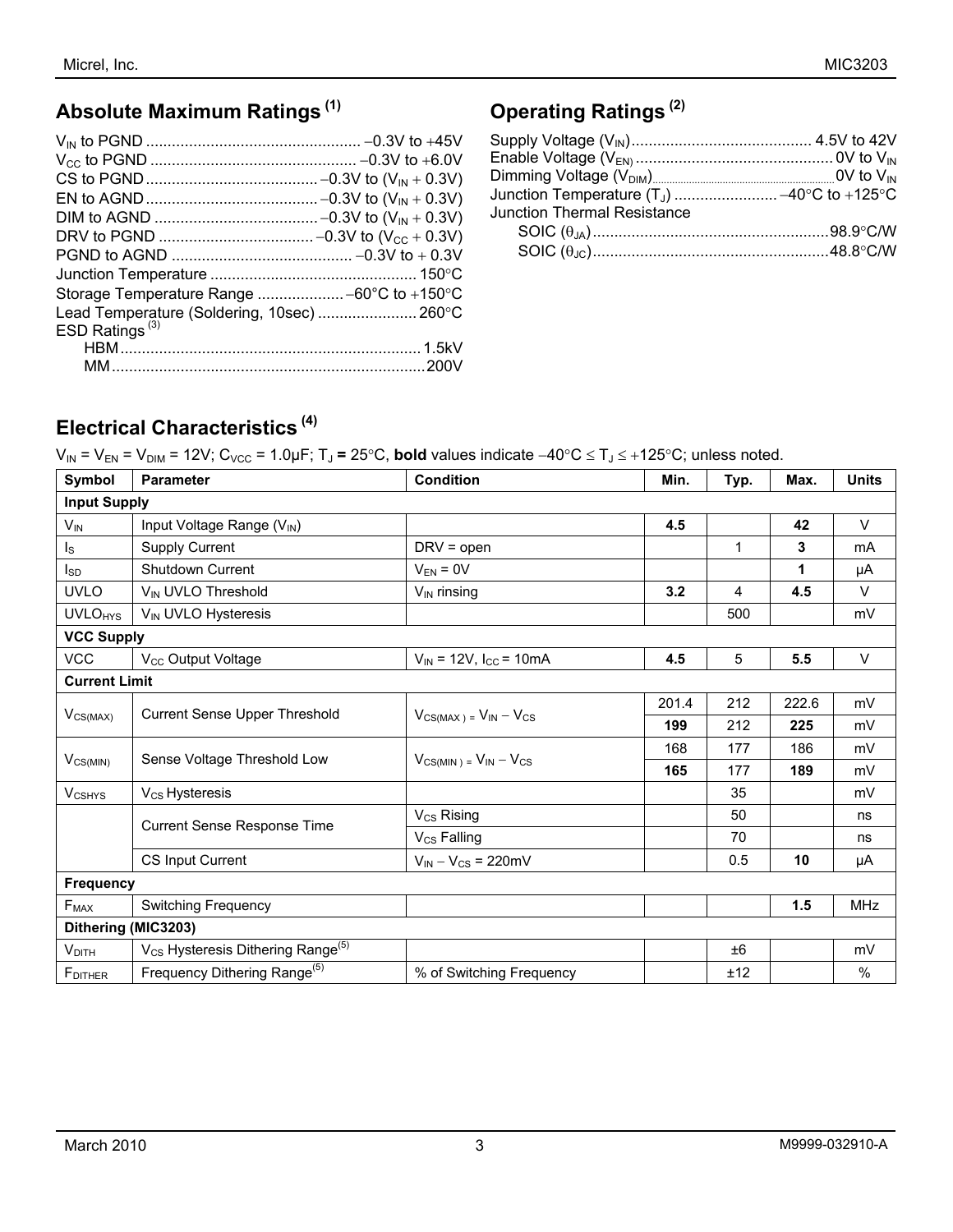# **Electrical Characteristics (4) (Continued)**

| $V_{IN}$ = $V_{EN}$ = $V_{DIM}$ = 12V; C <sub>VCC</sub> = 1.0µF; T <sub>J</sub> = 25°C, <b>bold</b> values indicate $-40^{\circ}$ C $\leq$ T <sub>J</sub> $\leq$ +125°C; unless noted. |  |
|----------------------------------------------------------------------------------------------------------------------------------------------------------------------------------------|--|
|----------------------------------------------------------------------------------------------------------------------------------------------------------------------------------------|--|

| Symbol                    | <b>Parameter</b>                     | <b>Condition</b>                             | Min. | Typ.           | Max.        | <b>Units</b> |
|---------------------------|--------------------------------------|----------------------------------------------|------|----------------|-------------|--------------|
| <b>Enable Input</b>       |                                      |                                              |      |                |             |              |
| $EN_{HI}$                 | EN Logic Level High                  |                                              | 2.0  |                |             | V            |
| EN <sub>LO</sub>          | EN Logic Level Low                   |                                              |      |                | 0.4         | $\vee$       |
|                           | <b>EN Bias Current</b>               | $V_{EN}$ = 12V                               |      |                | 60          | μA           |
|                           |                                      | $V_{EN} = 0V$                                |      |                | 1           | μA           |
|                           | Start-Up Time                        | From EN Pin going high to DRV<br>going high  |      | 30             |             | μs           |
| <b>Dimming Input</b>      |                                      |                                              |      |                |             |              |
| <b>DIMHI</b>              | DIM Logic Level High                 |                                              | 2.0  |                |             | $\vee$       |
| DIM <sub>LO</sub>         | DIM Logic Level Low                  |                                              |      |                | 0.4         | $\vee$       |
|                           | <b>DIM Bias Current</b>              |                                              |      | 20             | 50          | μA           |
|                           |                                      | $VDIM = 0V$                                  |      |                | 1           |              |
|                           | <b>DIM Delay Time</b>                | From DIM Pin going high to DRV<br>going high |      | 450            |             | ns           |
| F <sub>DIM</sub>          | Maximum Dimming Frequency            |                                              |      |                | 20          | kHz          |
|                           | <b>External FET Driver</b>           |                                              |      |                |             |              |
|                           | DRV On-Resistance                    | Pull Up, Isource = 10mA                      |      | 2              |             | $\Omega$     |
|                           |                                      | Pull Down, $I_{SINK} = -10mA$                |      | 1.5            |             |              |
|                           | <b>DRV Transition Time</b>           | Rise Time, C <sub>LOAD</sub> = 1000pF        |      | 13             |             |              |
|                           |                                      | Fall Time, $C_{\text{LOAD}} = 1000pF$        |      | $\overline{7}$ |             | ns           |
| <b>Thermal Protection</b> |                                      |                                              |      |                |             |              |
| TLIM                      | Over-Temperature Shutdown            | T <sub>J</sub> Rising                        |      | 160            |             |              |
| <b>TLIMHYS</b>            | Over-Temperature Shutdown Hysteresis |                                              |      | 20             | $^{\circ}C$ |              |

**Notes:** 

1. Exceeding the absolute maximum rating may damage the device.

2. The device is not guaranteed to function outside its operating rating.

3. Devices are ESD sensitive. Handling precautions recommended. Human body model, 1.5k in series with 100pF.

4. Specification for packaged product only.

5. Guaranteed by design.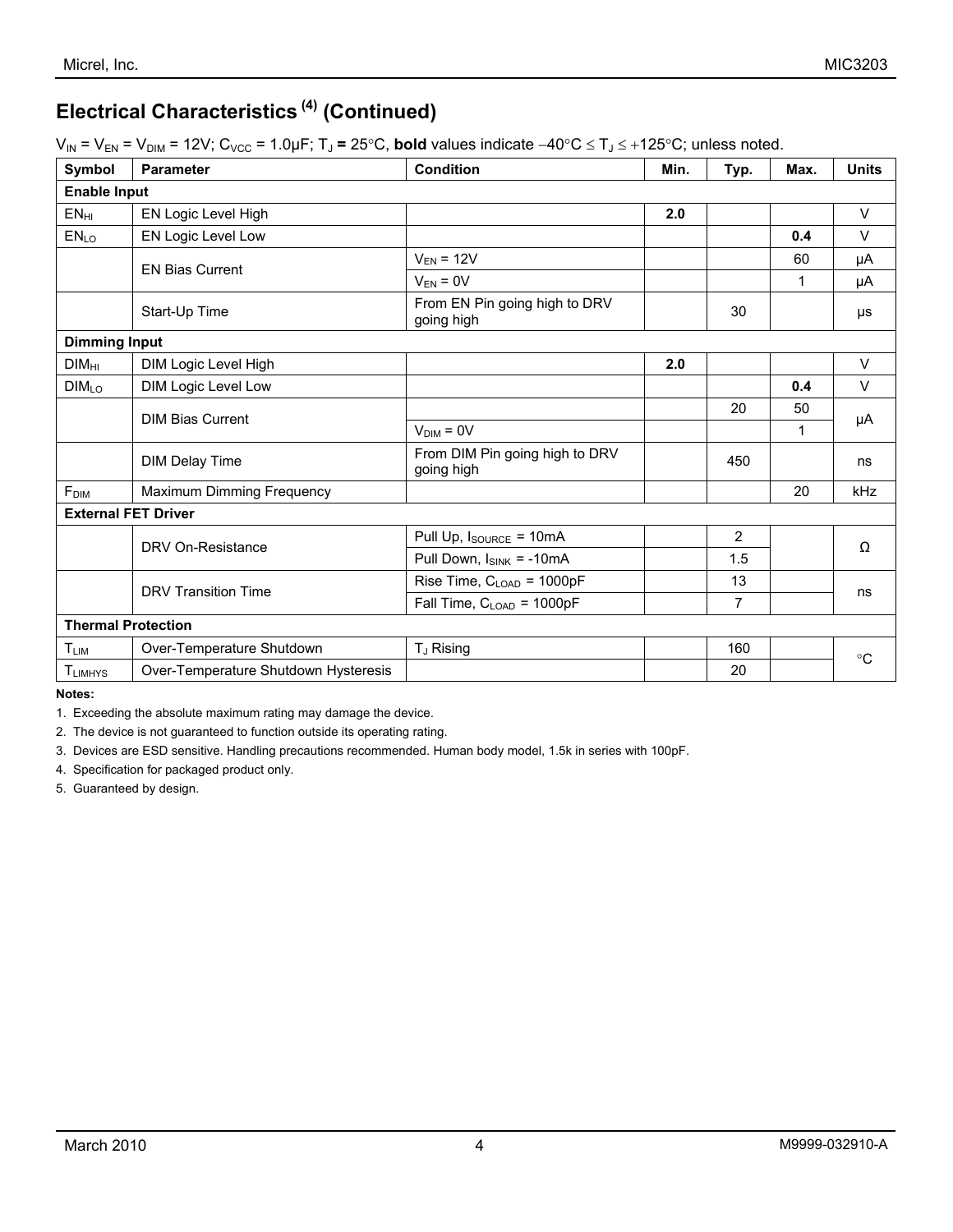# **Typical Characteristics**

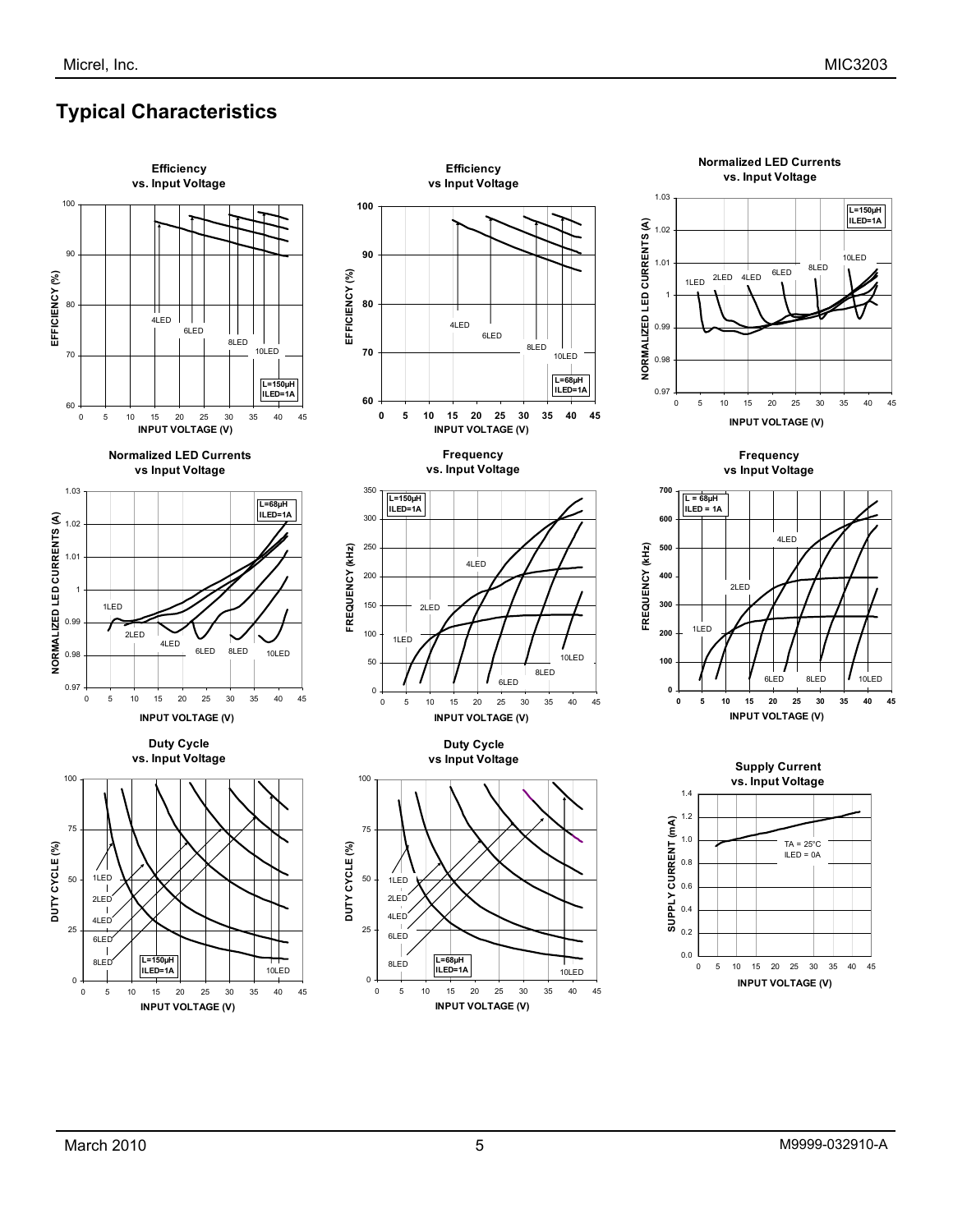# **Typical Characteristics (Continued)**





**Supply Current vs. Temperature**













**Enable Threshold** 

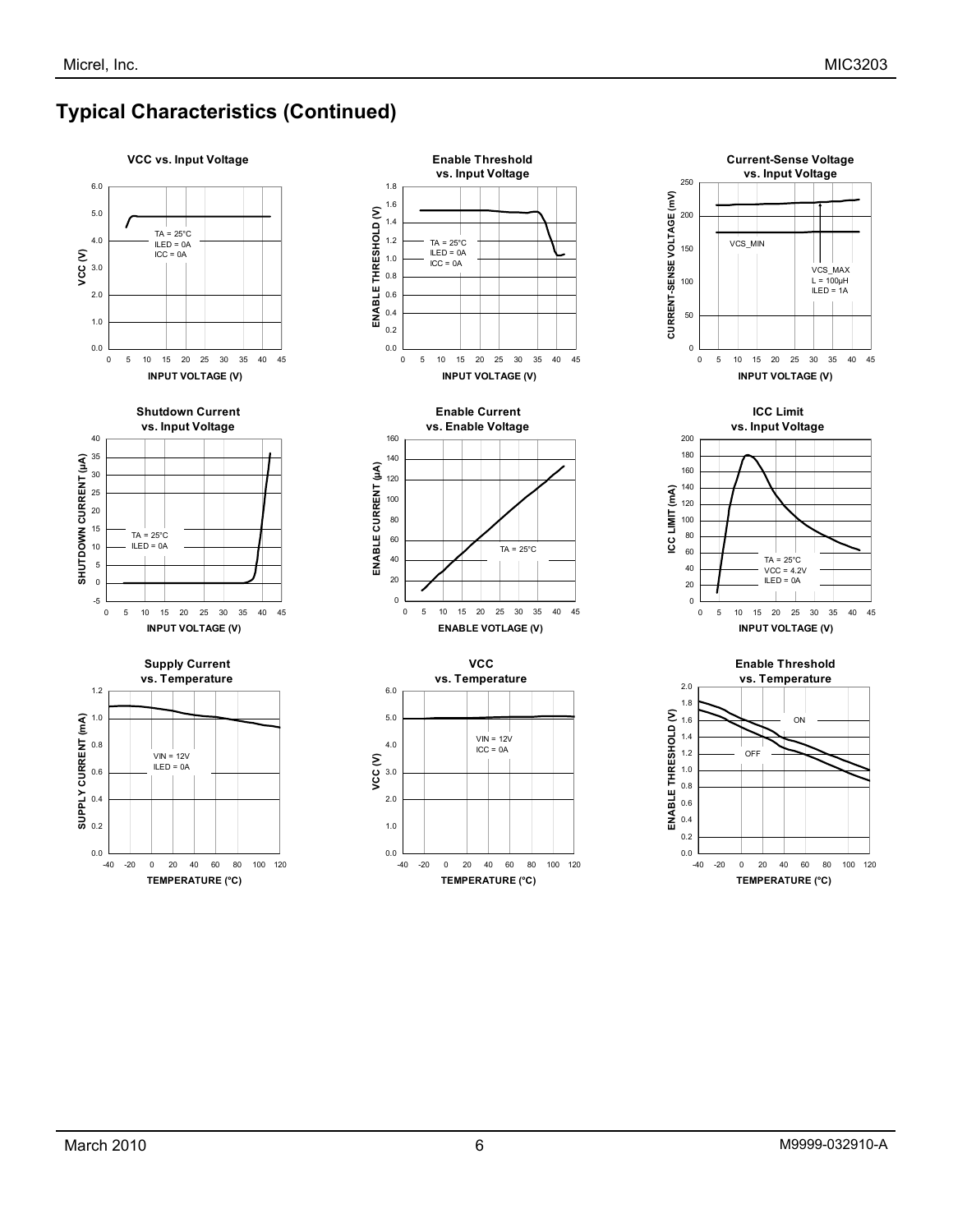# **Typical Characteristics (Continued)**



-40 -20 0 20 40 60 80 100 120 **TEMPERATURE (°C)**

 $VIN = 12V$ 1ILED ILED = 1A  $L = 100 \mu H$ 









 $0 \downarrow$ <br>-40 -20

20 40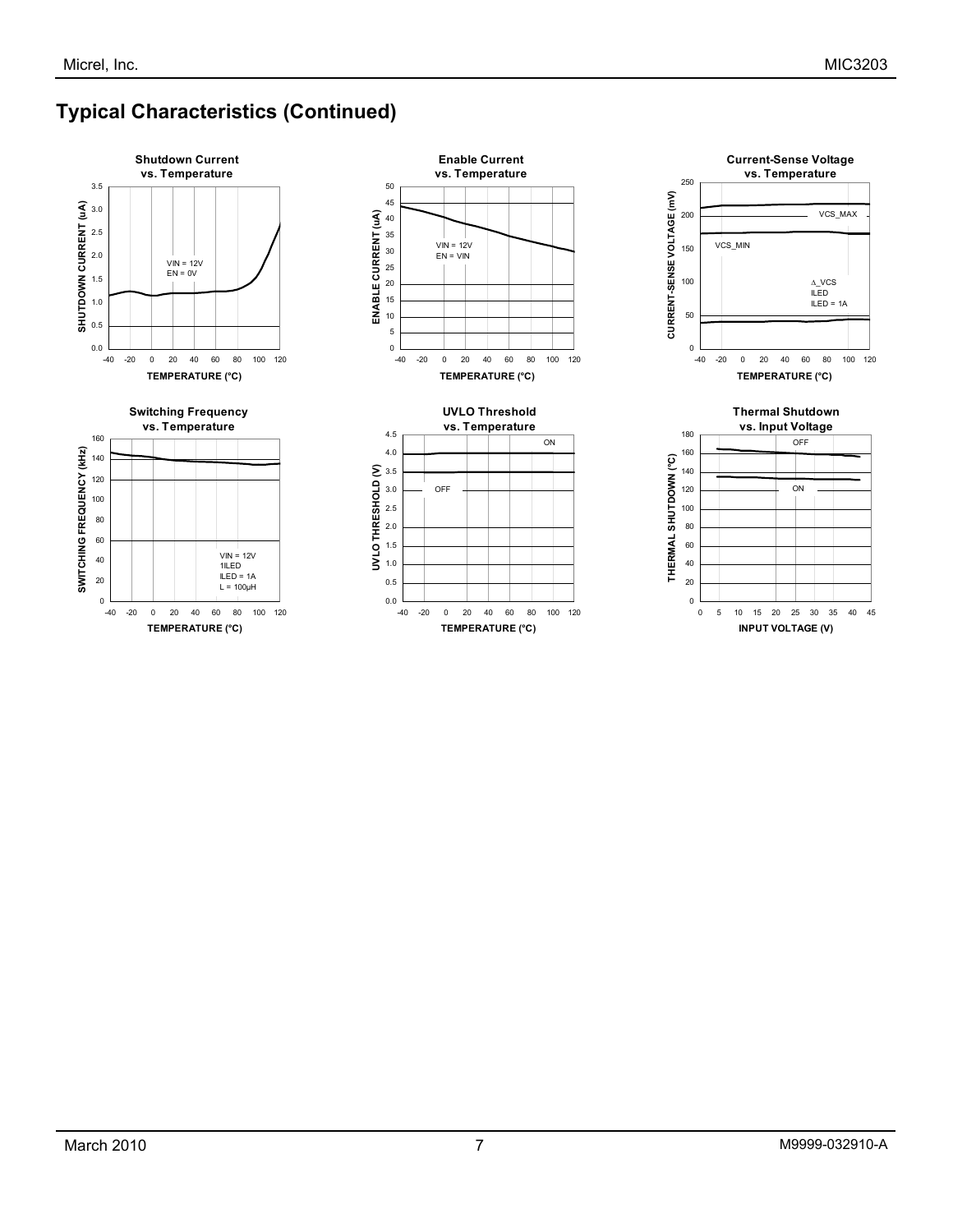### **Functional Characteristics**

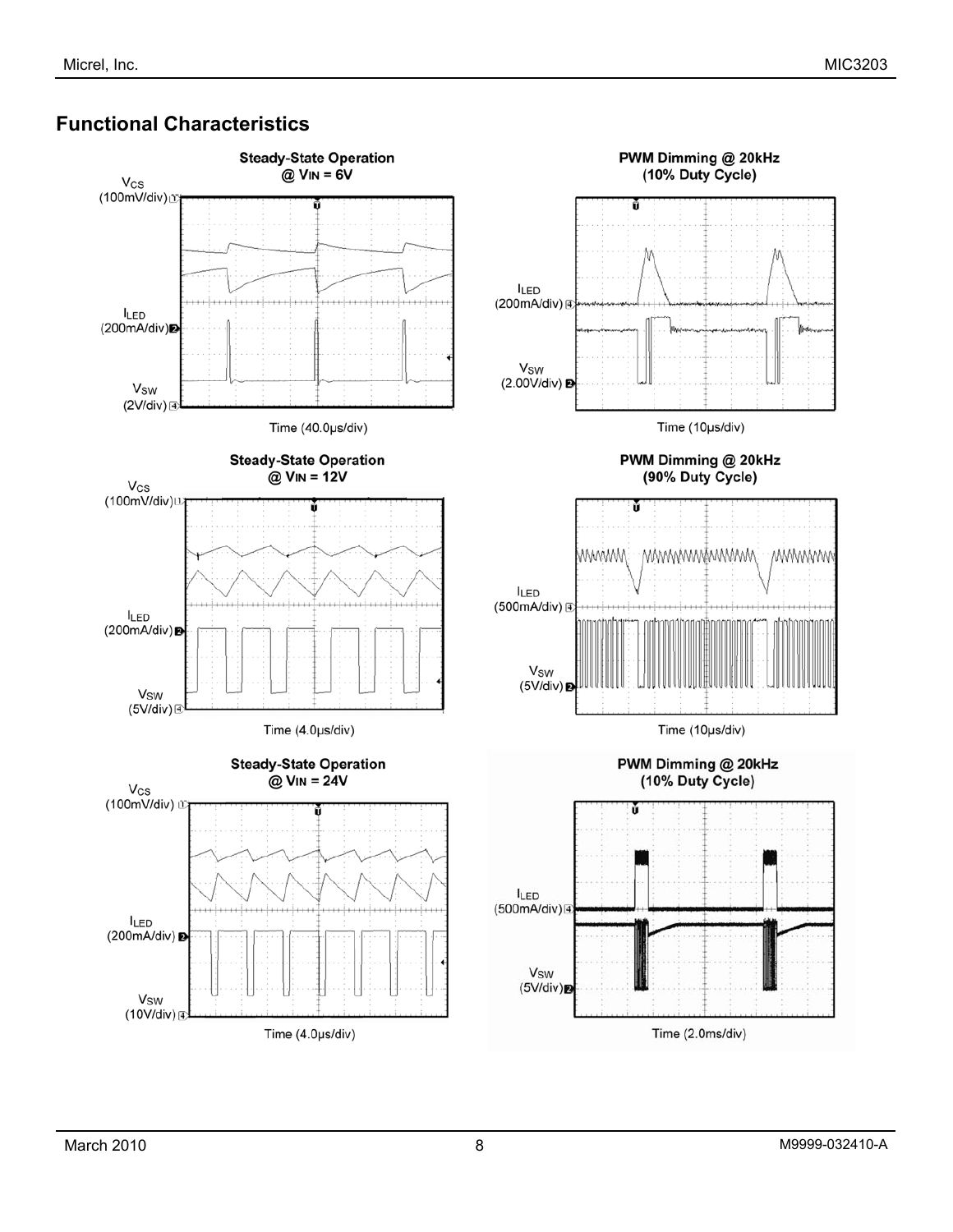

# **Functional Characteristics (Continued)**

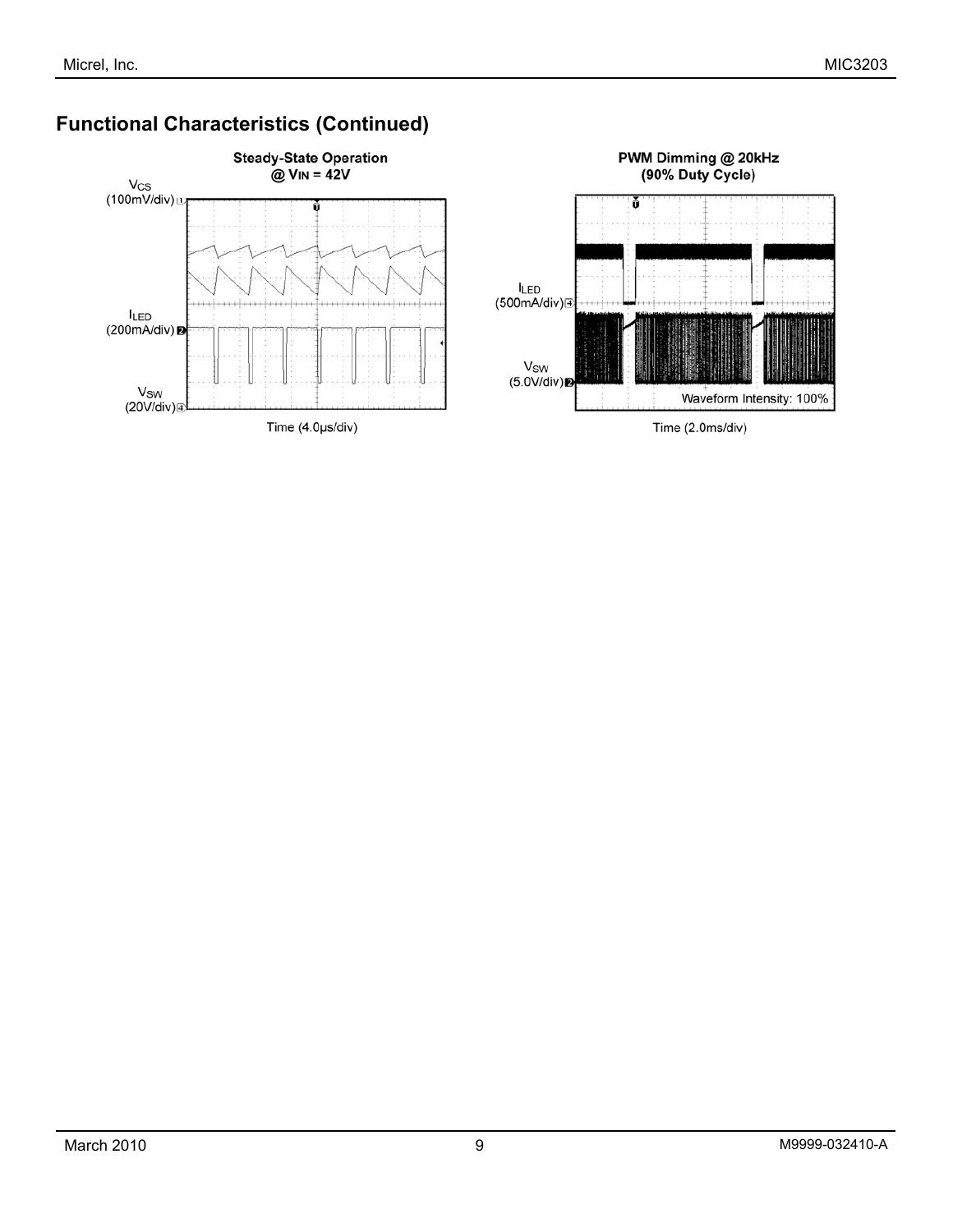# **Functional Diagram**



**Figure 1. MIC3203/MIC3203-1 Block Diagram** 

## **Functional Description**

The MIC3203 is a hysteretic step-down driver which regulates the LED current over wide input voltage range.

The device operates from a 4.5V to 42V input MOSFET voltage range and provides up to 0.5A source and 1A sink drive capability. When the input voltage reaches 4.5V, the internal 5V VCC is regulated and the DRV pin is pulled high to turn on an external MOSFET if EN pin and DIM pin are high. The inductor current builds up linearly. When the CS pin voltage hits the  $V_{CS(MAX)}$  with respect to  $V_{IN}$ , the MOSFET turns off and the Schottky diode takes over and returns the current to  $V_{\text{IN}}$ . Then the current through inductor and LEDs starts decreasing. When CS pin hits  $V_{CS(MIN)}$ , the MOSFET turns on and the cycle repeats.

The frequency of operation depends upon input voltage, total LEDs voltage drop, LED current and temperature. The calculation for frequency of operation is given in application section.

The MIC3203 has an on board **5V regulator which is for internal use only.** Connect a 1µF capacitor on VCC pin to analog ground.

The MIC3203 has an EN pin which gives the flexibility to enable and disable the output with logic high and low signals.

The MIC3203 also has a DIM pin which can turn on and off the LEDs if EN is in HIGH state. This DIM pin controls the brightness of the LED by varying the duty cycle of DIM pin from 1% to 99%.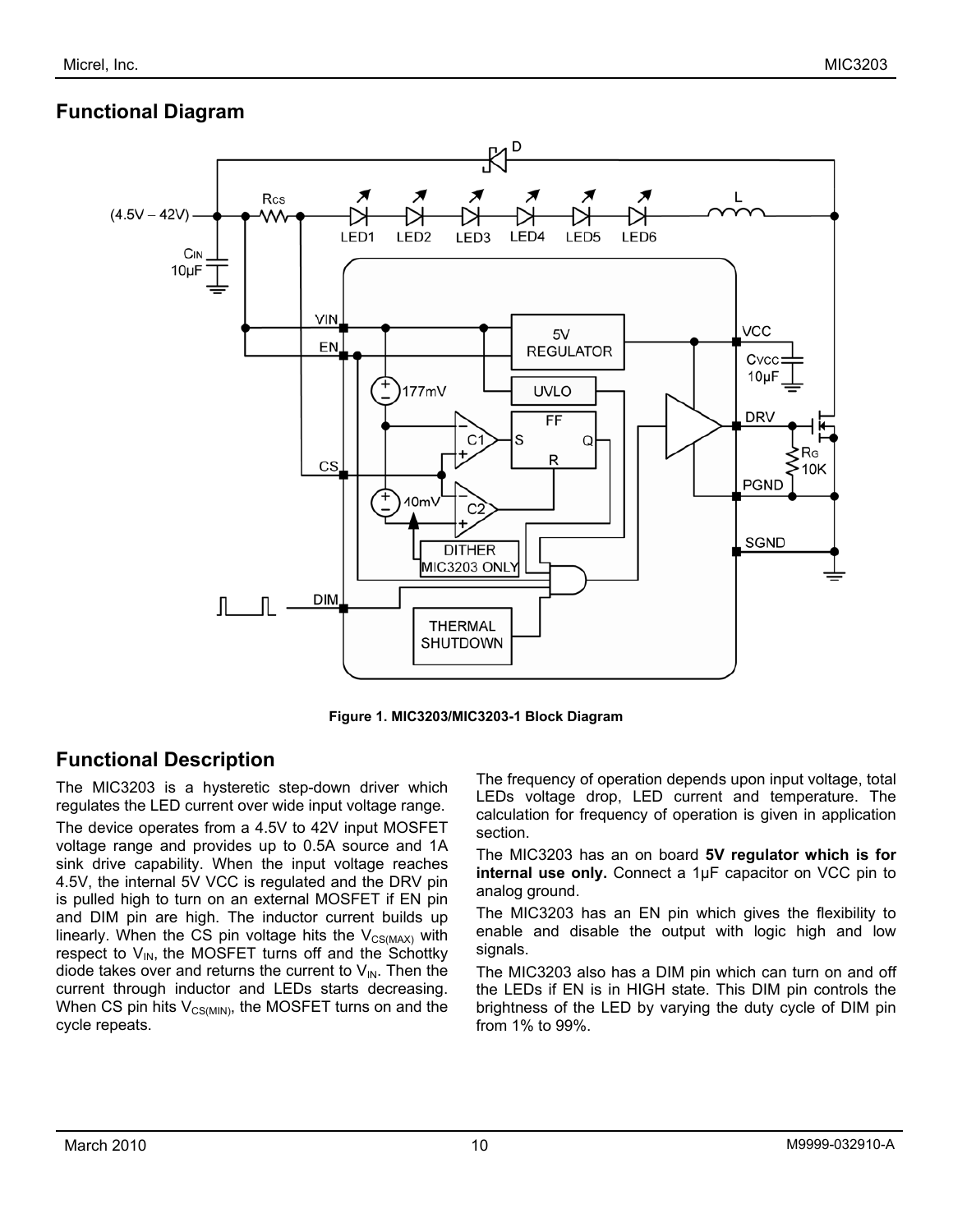# **Application Information**

The internal block diagram of the MIC3203 is shown in Figure 1. The MIC3203 is composed of a current-sense comparator, voltage and current reference, 5V regulator and MOSFET driver. Hysteretic mode control – also called bang-bang control – is a topology that does not employ an error amplifier, using an error comparator instead.

The inductor current is controlled within a hysteretic window. If the inductor current is too small, the power MOSFET is turned on; if the inductor current is large enough, the power MOSFET is turned off. It is a simple control scheme with no oscillator and no loop compensation. Since the control scheme does not need loop compensation, it makes a design easy, and avoids problems of instability.

Transient response to load and line variation is very fast and only depends on propagation delay. This makes the control scheme very popular for certain applications.

#### **LED Current and Rcs**

The main feature in MIC3203 is to control the LED current accurately within ±5% of set current. Choosing a high-side  $R_{CS}$  resistor helps for setting constant LED current irrespective of wide input voltage range. The following equation gives the  $R_{CS}$  value:

$$
R_{CS} = \frac{1}{2}x(\frac{V_{CS(MAX)} + V_{CS(MIN)}}{I_{LED}})
$$

| $R_{CS}(\Omega)$ | $I_{LED}$ (A) | $I^2R(W)$ | Size (SMD) |
|------------------|---------------|-----------|------------|
| 1.33             | 0.15          | 0.03      | 0603       |
| 0.56             | 0.35          | 0.07      | 0805       |
| 0.4              | 0.5           | 0.1       | 0805       |
| 0.28             | 0.7           | 0.137     | 0805       |
| 0.2              | 1.0           | 0.2       | 1206       |
| 0.13             | 1.5           | 0.3       | 1206       |
| 0.1              | 2.0           | 0.4       | 2010       |
| 0.08             | 2.5           | 0.5       | 2010       |
| 0.068            | 3.0           | 0.6       | 2010       |

**Table 1. Rcs for LED Current** 

For  $V_{CS(MAX)}$  and  $V_{CS(MIN)}$  refer to the Electrical Characteristic table.

#### **Frequency of Operation**

To calculate the frequency spread across input supply:

$$
V_{L} = L \frac{\Delta I_{L}}{\Delta t}
$$

L is the inductance,  $\Delta I_L$  is fixed (the value of the hysteresis):

$$
\Delta I_{L} = \frac{V_{CS(MAX)} - V_{CS(MIN)}}{R_{CS}}
$$

 $V_L$  is the voltage across inductor L which varies by supply. For current rising (MOSFET is ON):

$$
t_r = L \frac{\Delta I_L}{V_{L_RISE}}
$$

where:

 $V_L$ <sub>RISE</sub> =  $V_{IN} - I_{LED} \times R_{CS} - V_{LED}$ 

For current falling (MOSFET is OFF):

$$
t_f = L \frac{\Delta I_L}{V_{L\_FALL}}
$$

where:

$$
V_{L\_FALL} = V_D + I_{LED} \times R_{CS} + V_{LED}
$$
  
\n
$$
T = t_r + t_f, F_{SW} = \frac{1}{T}
$$
  
\n
$$
F_{SW} = \frac{(V_D + I_{LED} \times R_{CS} + V_{LED}) \times (V_{IN} - I_{LED} \times R_{CS} - V_{LED})}{L \times \Delta_L \times (V_D + V_{IN})}
$$

where :

- $V_D$  is Schottky diode forward drop
- $V_{LED}$  is total LEDs voltage drop
- $V_{\text{IN}}$  is input voltage
- $I_{LED}$  is average LED current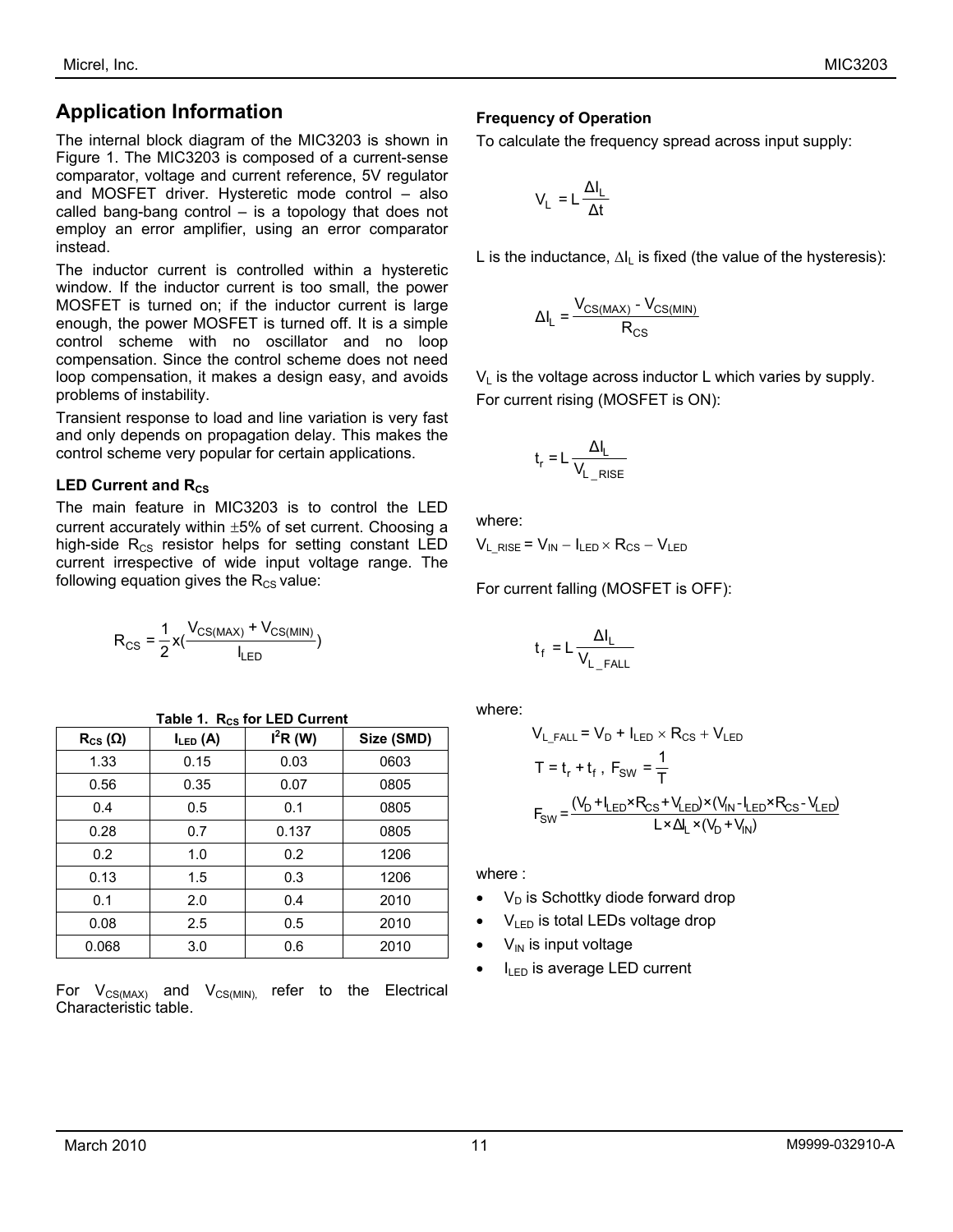#### **Inductor**

According to the above equation, choose the inductor to make the operating frequency no higher than 1.5MHz. The following Tables give a reference inductor value and corresponding frequency for a given LED current. For space-sensitive applications, smaller inductor with higher switching frequency could be used but efficiency of the regular will be reduced.

**Table 2. Inductor for VIN = 12V, 1 LED** 

| $RCS(\Omega)$ | $I_{LED}$ (A) | $L(\mu H)$ | $F_{SW}$ (kHz) |
|---------------|---------------|------------|----------------|
| 1.33          | 0.15          | 220        | 474            |
| 0.56          | 0.35          | 100        | 439            |
| 0.4           | 0.5           | 68         | 461            |
| 0.28          | 0.7           | 47         | 467            |
| 0.2           | 1.0           | 33         | 475            |
| 0.13          | 1.5           | 22         | 463            |
| 0.1           | 2.0           | 15         | 522            |
| 0.08          | 2.5           | 12         | 522            |
| 0.068         | 3.0           | 10         | 533            |

**Table 3. Inductor for VIN = 24V, 4 LEDs** 

| $RCS(\Omega)$ | $I_{LED}$ (A) | L (µH) | $F_{SW}$ (kHz) |
|---------------|---------------|--------|----------------|
| 1.33          | 0.15          | 470    | 474            |
| 0.56          | 0.35          | 220    | 426            |
| 0.4           | 0.5           | 150    | 447            |
| 0.28          | 0.7           | 100    | 470            |
| 0.2           | 1.0           | 68     | 493            |
| 0.13          | 1.5           | 47     | 463            |
| 0.1           | 2.0           | 33     | 507            |
| 0.08          | 2.5           | 27     | 496            |
| 0.068         | 3.0           | 22     | 517            |

**Table 4. Inductor for VIN = 36V, 8 LEDs** 

| $RCS(\Omega)$ | $I_{LED}$ (A) | $L(\mu H)$ | $F_{SW}$ (kHz) |
|---------------|---------------|------------|----------------|
| 1.33          | 0.15          | 470        | 495            |
| 0.56          | 0.35          | 220        | 446            |
| 0.4           | 0.5           | 150        | 467            |
| 0.28          | 0.7           | 100        | 490            |
| 0.2           | 1.0           | 68         | 515            |
| 0.13          | 1.5           | 47         | 485            |
| 0.1           | 2.0           | 33         | 530            |
| 0.08          | 2.5           | 27         | 519            |
| 0.068         | 3.0           | 22         | 541            |

Given an inductor value, the size of the inductor can be determined by its RMS and peak current rating.

$$
\frac{\Delta I_L}{I_L} = 2 \times \frac{V_{CS(MAX)} - V_{CS(MIN)}}{V_{CS(MAX)} + V_{CS(MIN)}} = 0.18
$$
  

$$
I_{L(RMS)} = \sqrt{I_L^2 + \frac{1}{12} \Delta I_L^2} \approx I_L
$$
  

$$
I_{L(PK)} = I_L + \frac{1}{2} \Delta I_L = 1.09 I_L
$$

where:

 $I<sub>L</sub>$  is inductor average current.

Select an inductor with saturation current rating at least 30% higher than the peak current.

#### **MOSFET**

MOSFET selection depends upon the maximum input voltage, output LED current and switching frequency.

The selected MOSFET should have 30% margin on maximum voltage rating for high reliability requirements.

The MOSFET channel resistance  $R_{DSON}$  is selected such that it helps to get the required efficiency at the required LED currents as well as meets the cost requirement.

Logic level MOSFETs are preferred as the drive voltage is limited to 5V.

The MOSFET power loss has to be calculated for proper operation. The power loss consists of conduction loss and switching loss. The conduction loss can be found by:

$$
P_{Loss(CON)} = I_{RMS(FET)}^{2} \times R_{DSON}
$$

$$
I_{RMS(FET)} = I_{LED} \times \sqrt{D}
$$

$$
D = \frac{V_{TOTAL\_LED}}{V_{IN}}
$$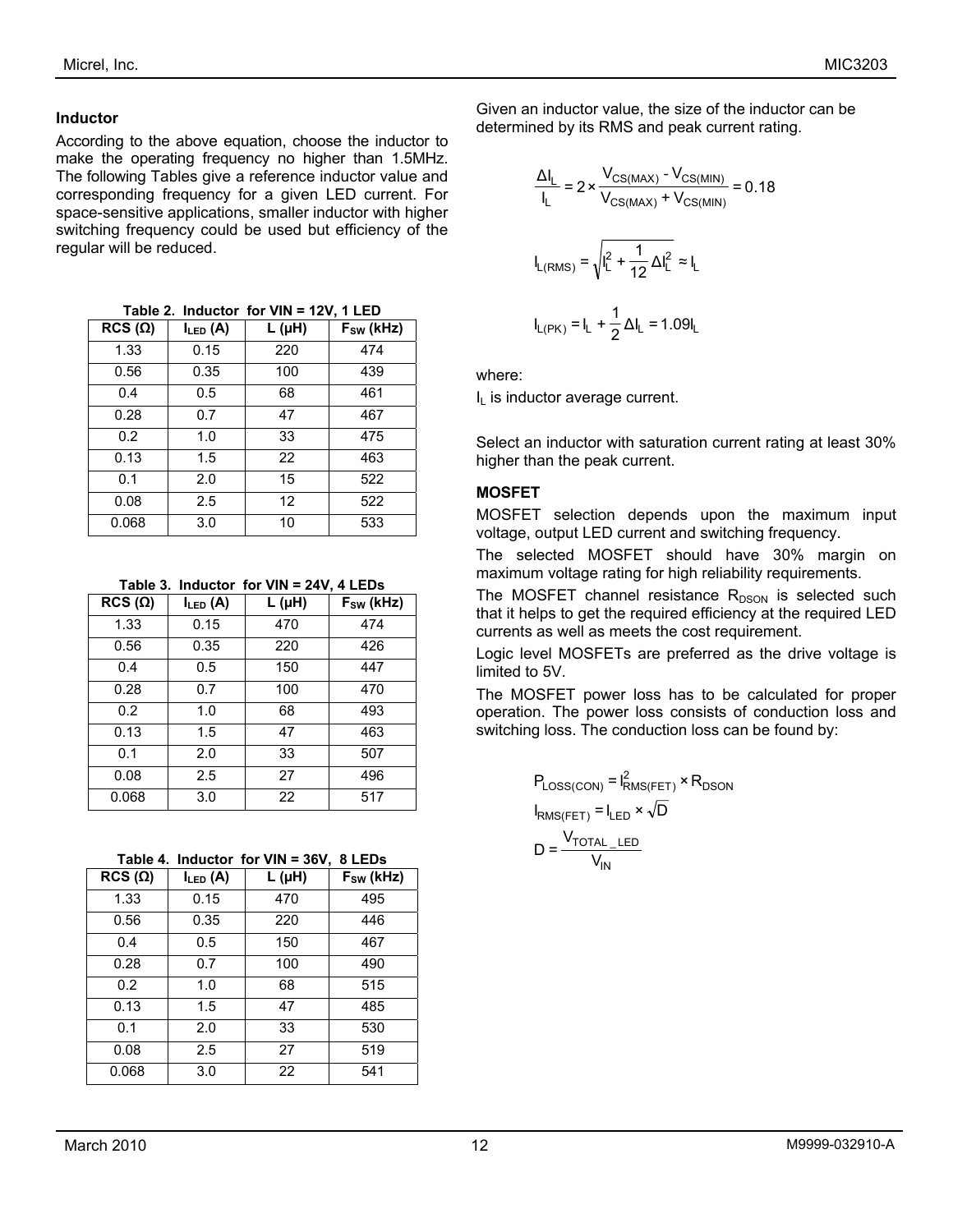The switching loss occurs during the MOSFET turn-on and turn-off transition and can be found by:

$$
P_{\text{Loss}(\text{TRAN})} = \frac{V_{\text{IN}} \times I_{\text{LED}} \times F_{\text{SW}}}{I_{\text{DRV}}} \times (Q_{\text{gs2}} + Q_{\text{gd}})
$$

$$
I_{\text{DRV}} = \frac{V_{\text{DRV}}}{R_{\text{GATE}}}
$$

where:

 $R_{GATE}$  is total MOSFET resistance,  $Q_{gs2}$  and  $Q_{gd}$  can be found in a MOSFET manufacturer datasheet.

The total power loss is:

 $P_{\text{Loss}(\text{TOT})} = P_{\text{Loss}(\text{CON})} + P_{\text{Loss}(\text{TRAN})}$ 

The MOSFET junction temperature is given by:

 $T_J = P_{LOSSTOT} \times R_{\theta JA} + T_A$ 

The  $T_J$  must not exceed maximum junction temperature under any conditions.

#### **Freewheeling Diode**

The free wheeling diode should have the reverse voltage rating to accommodate the maximum input voltage. The forward voltage drop should be small to get the lowest conduction dissipation for high efficiency. The forward current rating has to be at least equal to LED current. A Schottky diode is recommended for highest efficiency.

#### **Input Capacitor**

The ceramic input capacitor is selected by voltage rating and ripple current rating. To determine the input current ripple rating, the RMS value of the input capacitor can be found by:

$$
I_{\text{CIN(RMS)}} = I_{\text{LED}} \times \sqrt{D \times (1 - D)}
$$

The power loss in the input capacitor is:

$$
P_{\text{Loss}(\text{CIN})} = I^2_{\text{CIN}(\text{RMS})} \times C_{\text{IN}_{\text{ESR}}}
$$

The input capacitor current rating can be considered as  $I_{\text{LED}}/2$  under the worst condition  $D = 50\%$ .

#### **LED Ripple Current**

The LED current is the same as inductor current. If LED ripple current needs to be reduced then place a 4.7µF/50V ceramic capacitor across LED.

#### **Frequency Dithering**

The MIC3203 is designed to reduce EMI by dithering the switching frequency  $\pm 12\%$  in order to spread the frequency spectrum over a wider range. This lowers the EMI noise peaks generated by the switching regulator.

Switching regulators generate noise by their nature and they are the main EMI source to interference with nearby circuits. If the switching frequency of a regulator is modulated via frequency dithering, the energy of the EMI is spread among many frequencies instead of concentrated at fundamental switching frequency and its harmonics. The MIC3203 modulates the  $V_{CS(MAX)}$  with amplitude  $\pm 6$ mV by a pseudo random generator to generate the  $\pm 12\%$  of the switching frequency dithering to reduce the EMI noise peaks.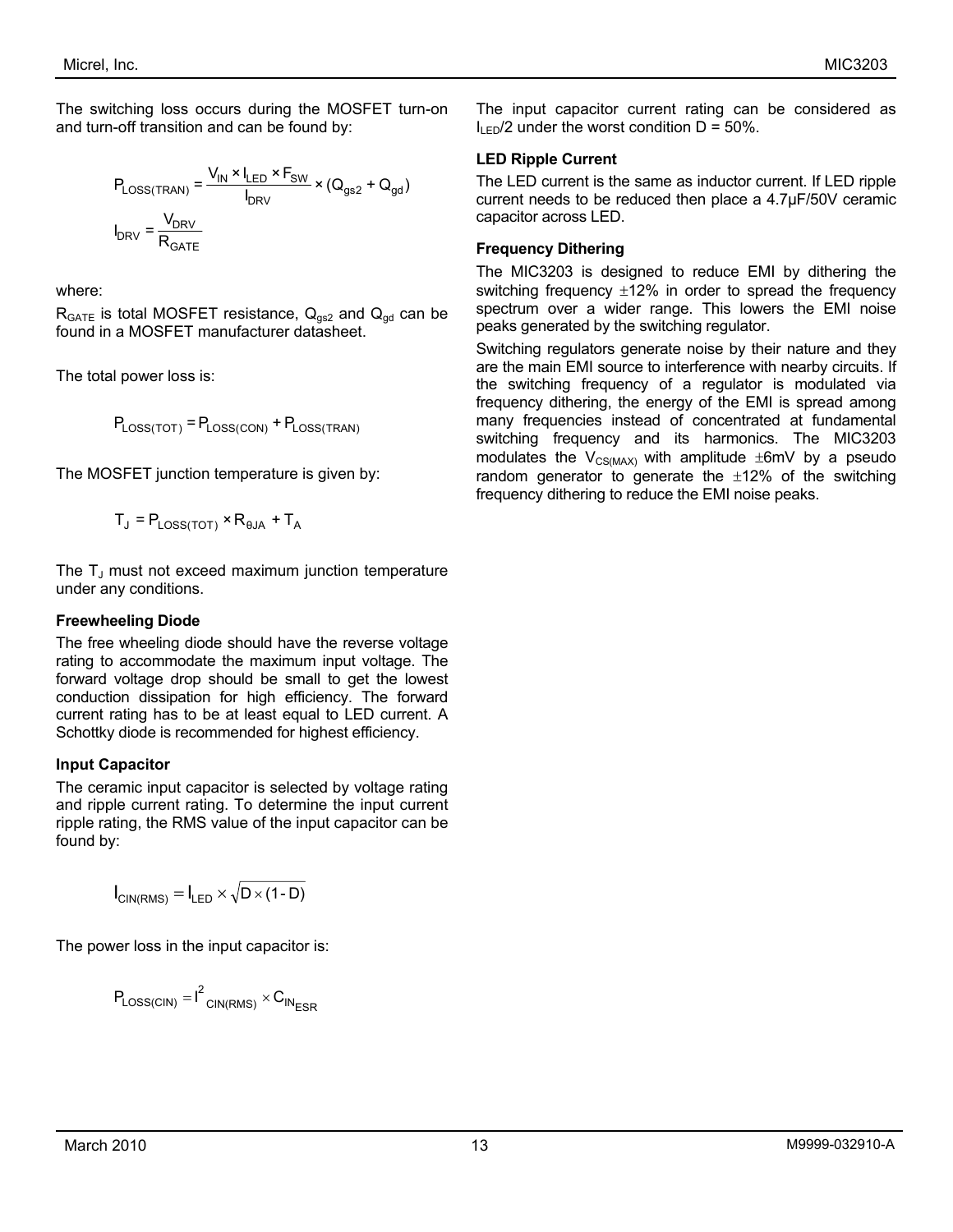### **PCB Layout Guidelines**

#### **Warning!!! To minimize EMI and output noise, follow these layout recommendations.**

PCB Layout is critical to achieve reliable, stable and efficient performance. A ground plane is required to control EMI and minimize the inductance in power, signal and return paths.

The following guidelines should be followed to insure proper operation of the MIC3203 regulator.

#### **IC**

Use thick traces to route the input and output power lines.

Signal and power grounds should be kept separate and connected at only one location.

#### **Input Capacitor**

Place the input capacitors on the same side of the board and as close to the IC as possible.

Keep both the VIN and PGND traces as short as possible.

Place several vias to the ground plane close to the input capacitor ground terminal, but not between the input capacitors and IC pins.

Use either X7R or X5R dielectric input capacitors. Do not use Y5V or Z5U type capacitors.

Do not replace the ceramic input capacitor with any other type of capacitor. Any type of capacitor can be placed in parallel with the input capacitor.

If a Tantalum input capacitor is placed in parallel with the input capacitor, it must be recommended for switching regulator applications and the operating voltage must be derated by 50%.

In "Hot-Plug" applications, a Tantalum or Electrolytic bypass capacitor must be placed in parallel to ceramic capacitor to limit the over-voltage spike seen on the input supply with power is suddenly applied. In this case an additional Tantalum or Electrolytic bypass input capacitor of 22µF or higher is required at the input power connection if necessary.

#### **Inductor**

Keep the inductor connection to the switch node (MOSFET drain) short.

Do not route any digital lines underneath or close to the inductor.

To minimize noise, place a ground plane underneath the inductor.

#### **Output Capacitor**

If LED ripple current needs to be reduced then place a 4.7µF/50V capacitor across LED. The capacitor must be placed as close to the LED as possible.

#### **MOSFET**

Place the MOSTET as close as possible to the MIC3203 to avoid the trace inductance. Provide sufficient copper area on MOSFET ground to dissipate the heat.

#### **Diode**

Place the Schottky diode on the same side of the board as the IC and input capacitor.

The connection from the Schottky diode's Anode to the switching node must be as short as possible.

The diode's Cathode connection to the  $R_{CS}$  must be keep as short as possible.

#### **RC Snubber**

If a RC snubber is needed, place the RC snubber on the same side of the board and as close to the Schottky diode as possible.

#### **R<sub>cs</sub>** (Current-Sense Resistor)

VIN pin and CS pin must be as close as possible to  $R_{CS}$ . Make a Kelvin connection to the VIN and CS pin respectively for current sensing.

#### **Trace Routing Recommendation**

Keep the power traces as short and wide as possible. One current flowing loop is during the MOSFET ON time, the traces connecting the input capacitor  $C_{\text{IN}}$ ,  $R_{\text{CS}}$ , LEDs, Inductor, the MOSFET and back to  $C_{\text{IN}}$ . The other current flowing loop is during the MOSFET OFF time, the traces connecting  $R_{CS}$ , LED, inductor, free wheeling diode and back to  $R_{CS}$ . These two loop areas should kept as small as possible to minimize the noise interference,

Keep all analog signal traces away from the switching node and its connecting traces.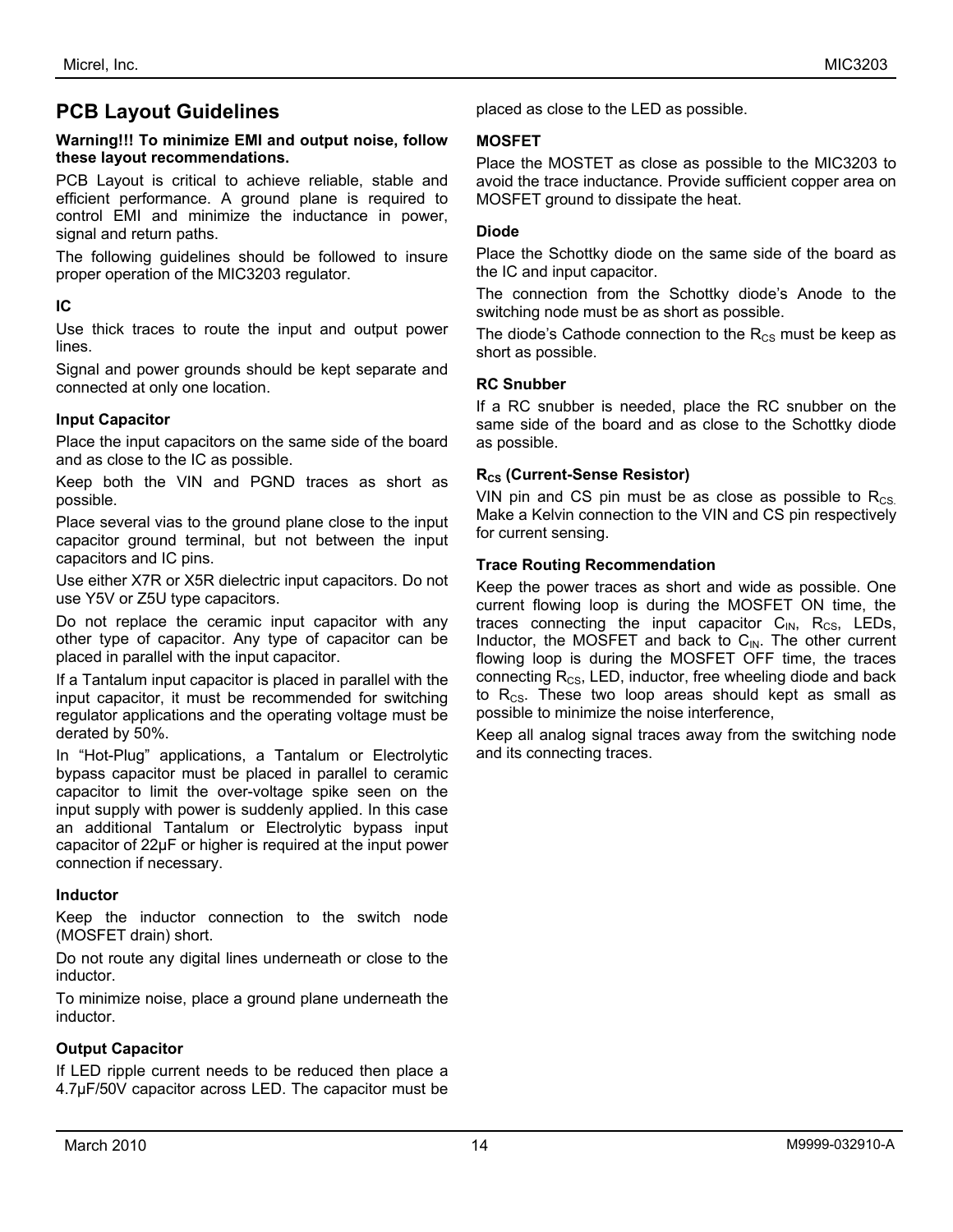### **Ripple Measurements**

To properly measure ripple on either input or output of a switching regulator, a proper ring in tip measurement is required. Standard oscilloscope probes come with a grounding clip, or a long wire with an alligator clip. Unfortunately, for high-frequency measurements, this ground clip can pick-up high-frequency noise and erroneously inject it into the measured output ripple.

The standard evaluation board accommodates a home made version by providing probe points for both the input and output supplies and their respective grounds. This requires the removing of the oscilloscope probe sheath and ground clip from a standard oscilloscope probe and wrapping a non-shielded bus wire around the oscilloscope probe. If there does not happen to be any non-shielded bus wire immediately available, the leads from axial resistors will work. By maintaining the shortest possible ground lengths on the oscilloscope probe, true ripple measurements can be obtained.



**Figure 2. Low Noise Measurement**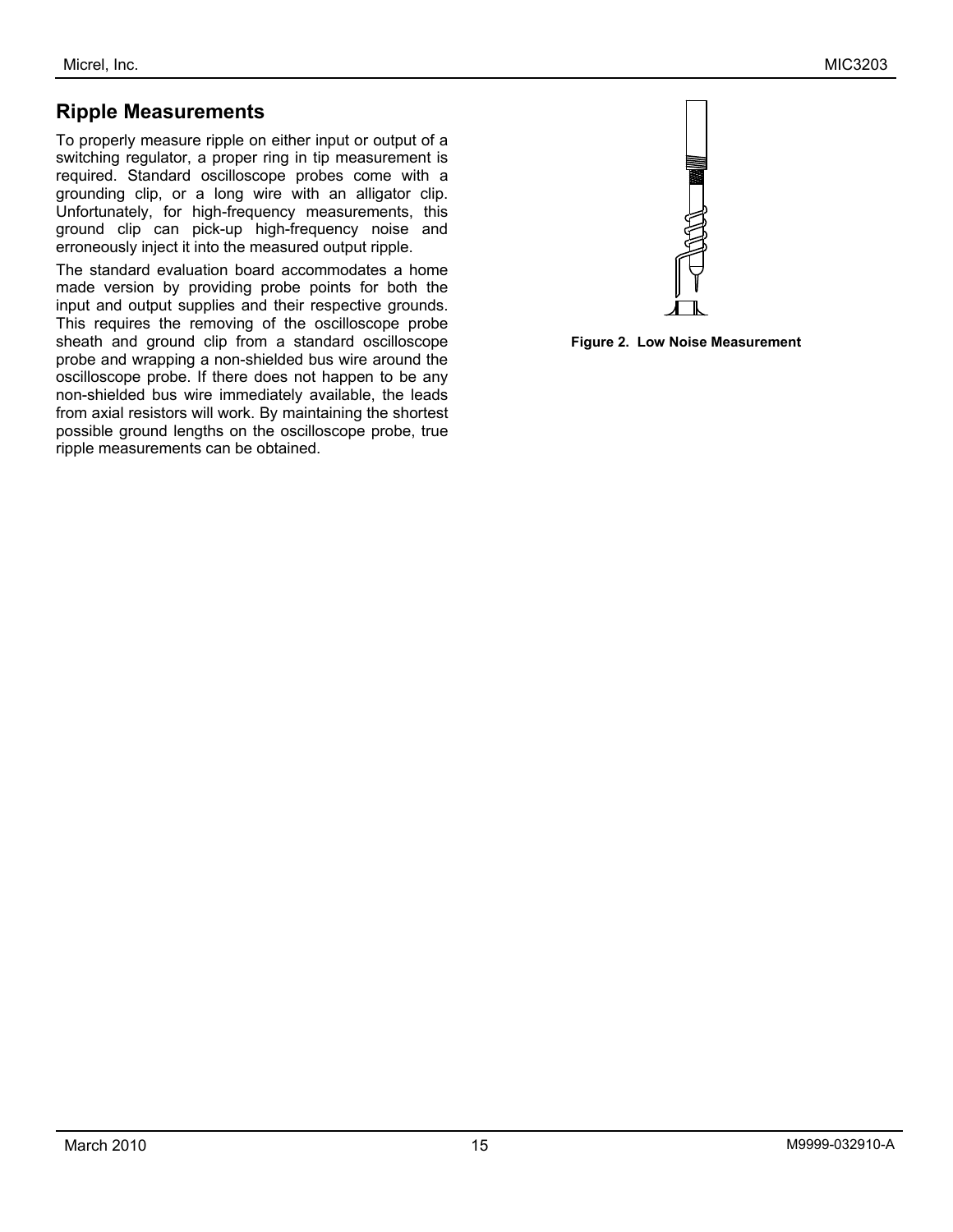# **Evaluation Board Schematic**

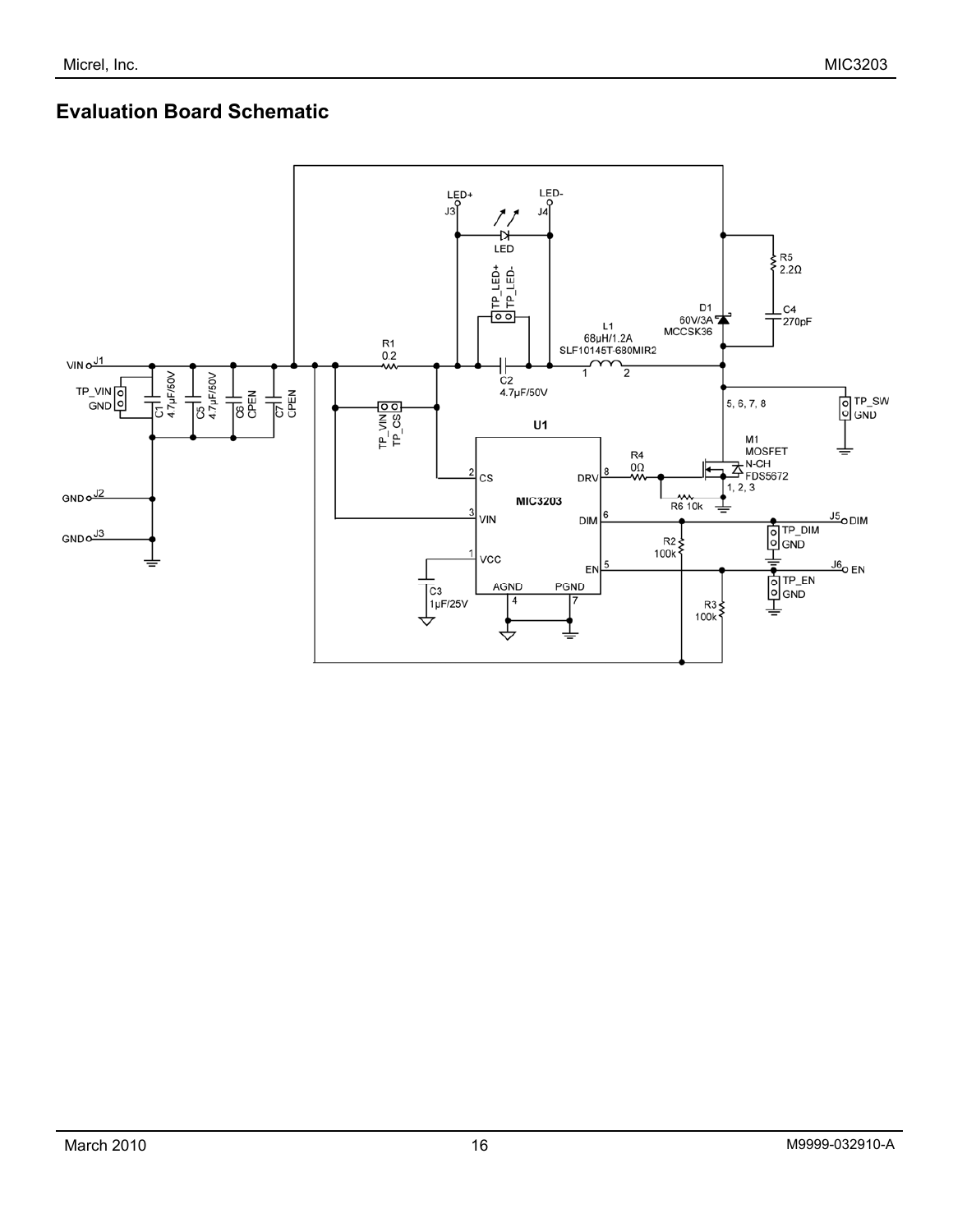# **Bill of Materials**

| Item                            | <b>Part Number</b>        | <b>Manufacturer</b>              | <b>Description</b>                                                           | Qty.           |
|---------------------------------|---------------------------|----------------------------------|------------------------------------------------------------------------------|----------------|
|                                 | 12105C475KAZ2A            | $AVX^{(1)}$                      |                                                                              |                |
| C1, C5                          | GRM32ER71H475KA88L        | Murata <sup>(2)</sup>            | 4.7µF/50V, Ceramic Capacitor, X7R, Size 1210                                 | $\overline{2}$ |
|                                 | 12105C475KAZ2A            | $AVX^{(1)}$                      |                                                                              |                |
| C <sub>2</sub>                  | GRM32ER71H475KA88L        | Murata $\sqrt[2]{ }$             | 4.7µF/50V, Ceramic Capacitor, X5R, Size 1210                                 | 1              |
|                                 | C3225X7S1H475M            | $TDK^{(3)}$                      |                                                                              |                |
|                                 | 08053D105KAT2A            | $AVX^{(1)}$                      | 1µF/25V, Ceramic Capacitor, X5R, Size 0805                                   | 1              |
| C <sub>3</sub>                  | GRM21BR71E105KA99L        | Murata <sup>(2)</sup>            |                                                                              |                |
|                                 | C2012X7R1E105K            | $TDK^{(3)}$                      | 1µF/25V, Ceramic Capacitor, X7R, Size 0805                                   | 1              |
| C <sub>4</sub>                  | (Open) 08055A271JAT2A     | $AVX^{(1)}$                      |                                                                              | 1              |
|                                 | (Open) GRM2165C2A271JA01D | Murata <sup>(2)</sup>            | 270pF/50V, Ceramic Capacitor NPO, Size 0805                                  |                |
|                                 | SK36-TP                   | MCC <sup>(4)</sup>               |                                                                              |                |
| D <sub>1</sub>                  | <b>SK36</b>               | Fairchild <sup>(5)</sup>         | 60V, 3A, SMC, Schottky Diode                                                 |                |
|                                 | SK36-7-F                  | Diodes, Inc. <sup>(6)</sup>      |                                                                              |                |
| L1                              | SLF10145T-680M1R2         | $TDK^{(3)}$                      | 68µH, 1.2A, $0.14\Omega$ , SMT, Power Inductor                               | 1              |
| M1                              | <b>FDS5672</b>            | Fairchild $^{(7)}$               | MOSFET, N-CH, 60V, 12A, SO-8                                                 | 1              |
| R <sub>1</sub>                  | CSR 1/2 0.2 1% I          | Stackpole<br>Electronics, Inc(8) | $0.2\Omega$ Resistor, 1/2W, 1%, Size 1206                                    | 1              |
| R <sub>2</sub> , R <sub>3</sub> | CRCW08051003FKEA          | Vishay <sup>(9)</sup>            | 100kΩ Resistor, 1%, Size 0805                                                | $\overline{2}$ |
| R <sub>4</sub>                  | CRCW08050000FKEA          | Vishay <sup>(9)</sup>            | $0\Omega$ Resistor, 1%, Size 0805                                            | 1              |
| R <sub>5</sub>                  | (Open) CRCW08052R20FKEA   | Vishay $(9)$                     | 2.20 Resistor, 1%, Size 0805                                                 | 1              |
| R <sub>6</sub>                  | CRCW08051002FKEA          | Vishay $^{(9)}$                  | 10k $\Omega$ Resistor, 1%, Size 0805                                         | $\mathbf{1}$   |
| U <sub>1</sub>                  | <b>MIC3203YM</b>          | Micrel, Inc. (10)                | High Brightness LED Driver Controller with High-Side<br><b>Current Sense</b> | 1              |

#### **Notes:**

- 1. AVX: [www.avx.com](http://www.avx.com/).
- 2. Murata: [www.murata.com.](http://www.murata.com/)
- 3. TDK: [www.tdk.com](http://www.tdk.com/).
- 4. MCC: [www.mccsemi.com.](http://www.mccsemi.com/)
- 5. Fairchild: [www.fairchildsemi.com.](http://www.fairchildsemi.com/)
- 6. Diodes Inc.: [www.diodes.com.](http://www.diodes.com/)
- 7. Fairchild : [www.Fairchildsemi.com](http://www.fairchildsemi.com/).
- 8. Stackpole Electronics: [www.seielect.com](http://www.seielect.com/).
- 9. Vishay: [www.vishay.com](http://www.vishay.com/).
- 10. Diodes Inc.: [www.diodes.com.](http://www.diodes.com/)
- **11. Micrel, Inc.: [www.micrel.com.](http://www.micrel.com/)**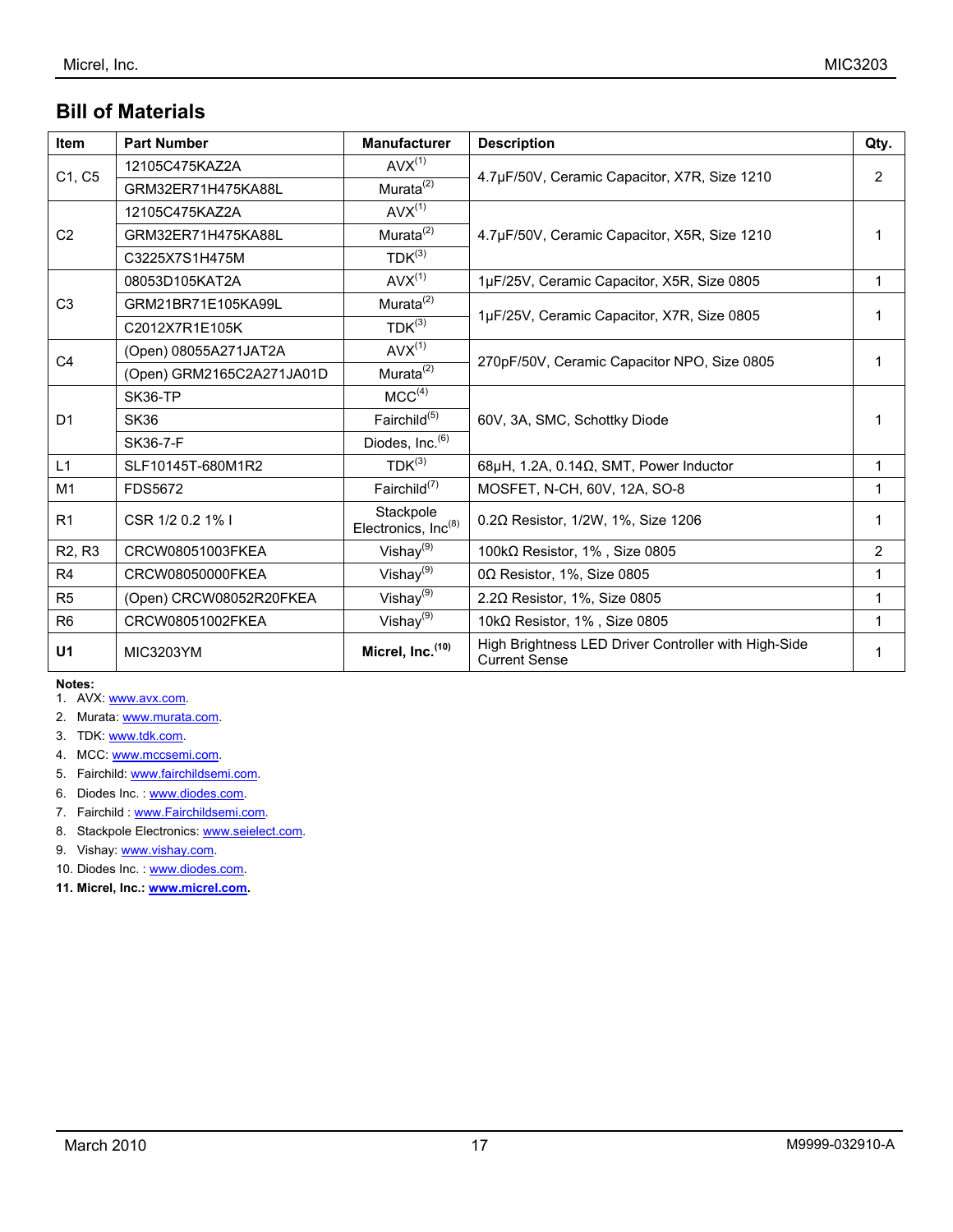# **PCB Layout Recommendation**



**Top Assembly** 



**Top Layer**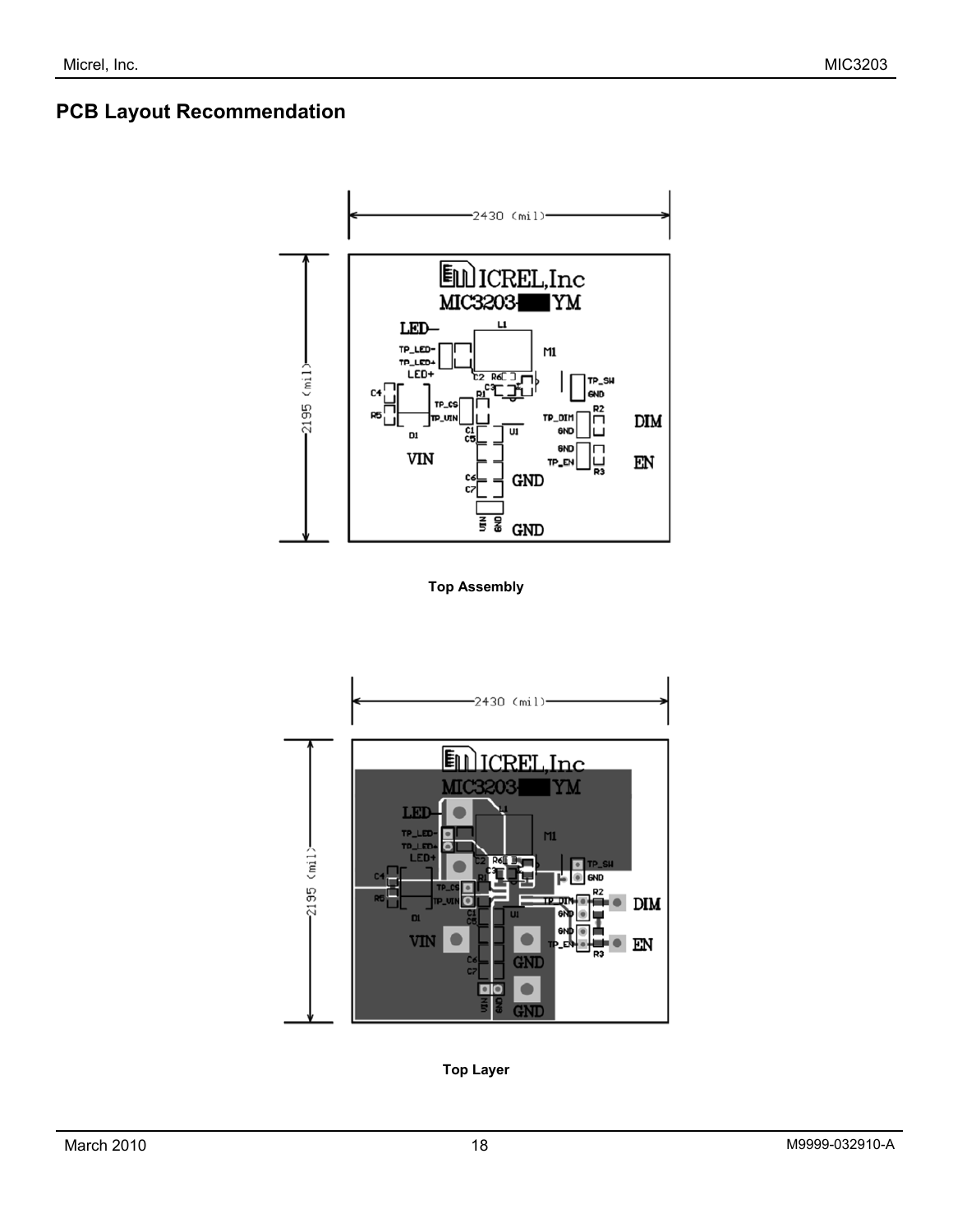# **PCB Layout Recommendation (Continued)**



**Bottom Layer**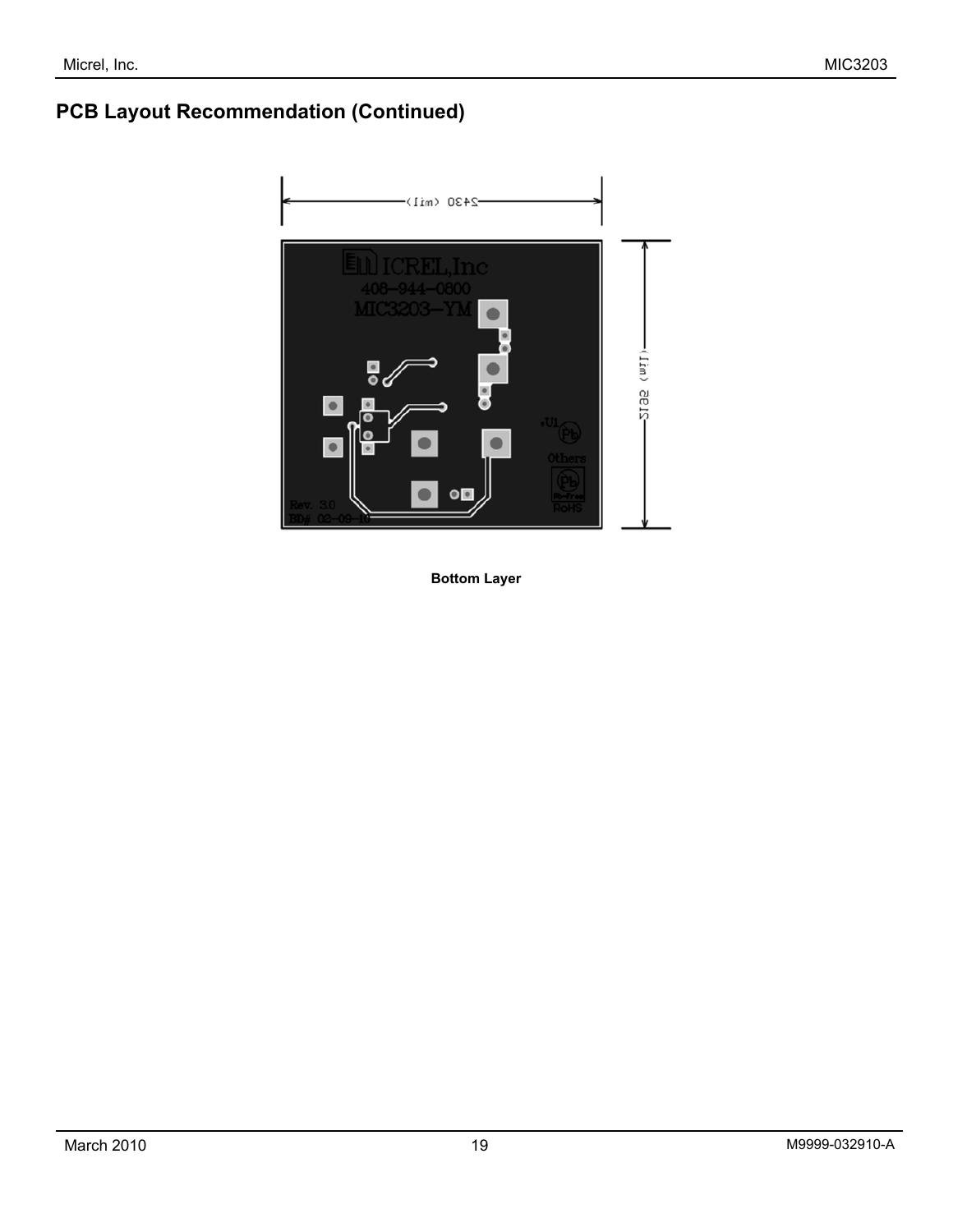### **Package Information**





BOTTOM VIEW



**TOP VIEW** 

END VIEW



DETAIL "A"

**8-Pin SOIC**